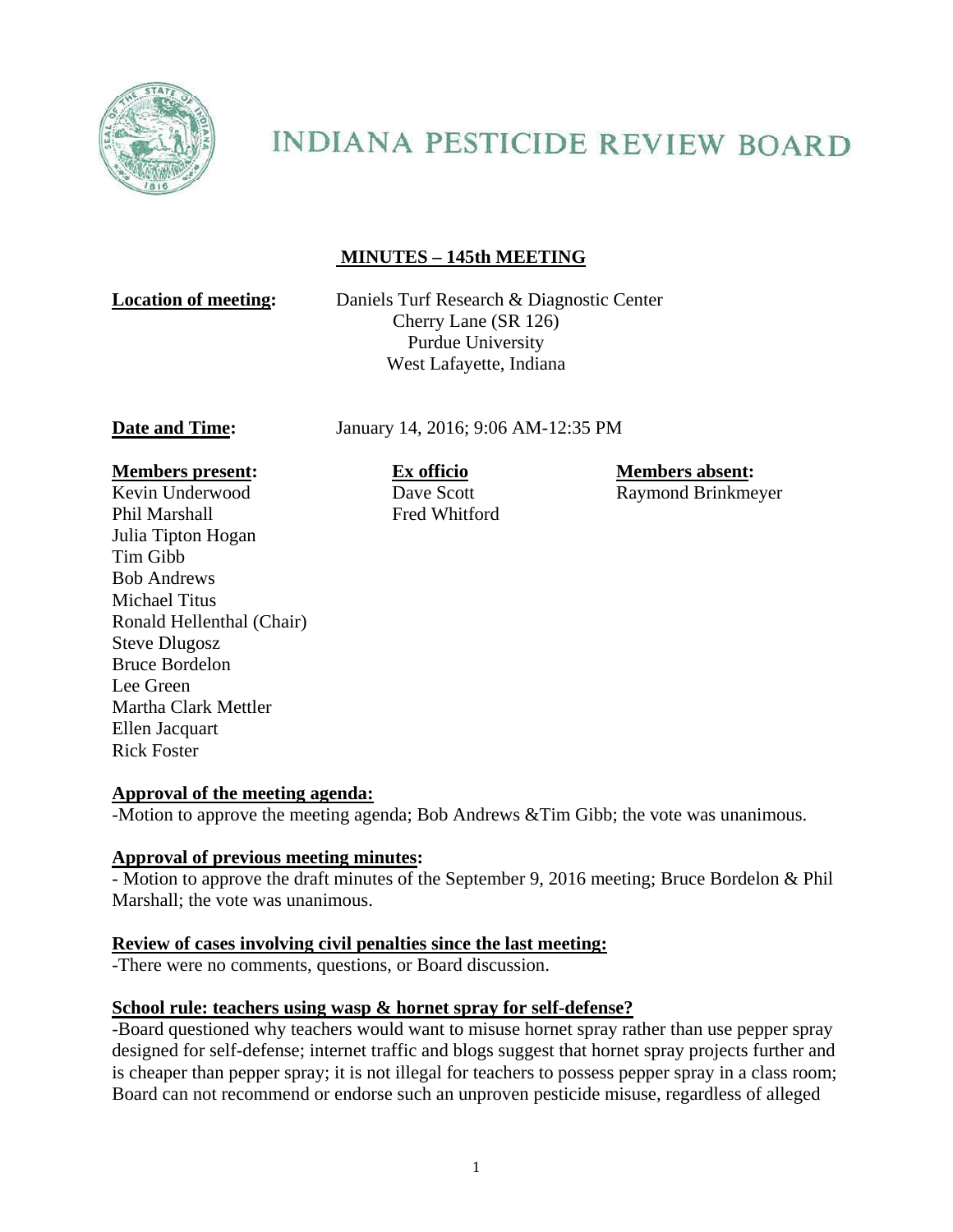value; Board recommended that OISC contact the Indiana State Police to advise them that this practice is illegal; Board recommended that OISC post the E-extension publication *6 Reasons Why Wasp Spray is Not a Substitute for Pepper Spray* to the school rule section of the OISC web site.

#### **Review and discussion of draft Pollinator Protection Plan for Indiana:**

-Board discussion included the following: the plan depends heavily on IBAT for providing access to stakeholder BMPs, what is the current progress of the IBAT efforts?; will IBAT take input from IDNR and others who may have a good handle on suitable, non-invasive plants for pollinator forage?; IBAT will add some non-CES types (Ellen Jacquart) to the BMP development review group; if the Board does not fully support the IBAT BMPs how should we proceed?; Xerces has some good information, but it is more regional rather than Indiana specific; how will IPRB be appraised of progress of plan and IBAT progress?; the turf grass BMP draft is near completion and will serve as a model for subsequent BMPs; PPP is preparing a master background coordinating publication that is currently about half way completed; mid-summer is the anticipated completion date; it is anticipated there will be 7-8 different stakeholder publications; we want to insure we do not recommend planting of invasive plant species; the Board requests IBAT share their final drafts with the Board; a potential web location and reporting mechanism to help chart progress/completion of any pro-pollinator activities identified in the plan could be an expansion of the Clear Choices Clean Water web site as a model for this http://indiana.clearchoicescleanwater.org/ ; might also consider hits on the IBAT BMP web site as a measure of plan acceptance and behavioral modification; if the plan is to include measures in the plan itself the Board will need more time to evaluate suitable measures; the Board should forward any suggestions on plan metrics or measures to OISC and discuss suggestions at future meetings; the proposed plan and suggested web site development fits well into the ISDA efforts to develop a web portal for pollinator efforts; Robert Jean of Environmental Solutions & Innovations, Inc. recommended inserting stronger native pollinator language in the plan, including native pollinator experts into the plan review process, using data that he has accessed as baseline data for native pollinator populations, and more strongly recommending native species plantings; farmers should be given a choice of planting neonic or non-neonic treated row crop seeds; IPMA thanked OISC and the Board for incorporating their comments and concerns into the plan development process; Bee Check has baseline data that can also be used as behavioral change metric data.

### **Review of ten years of drift investigation data**

-OISC reviewed a drift data table with the Board; Board requested that OISC return at a future meeting and present the data in graphic form with some anecdotal comments.

### **OISC 2016 Enforcement Response Policy (ERP) review**

-OISC shared their FY2016 Enforcement Response Policy filed with U.S. EPA as part of their annual enforcement cooperative agreement; Board felt the low civil penalty maximums were not an adequate deterrent to violators; U.S. EPA has made the same comments to OISC.

### **Request for review of civil penalty rule regarding bulk storage & containment**

-Board reviewed case #2015/1341and a request from Scotts Lawn Service to re-evaluate the civil penalty rule which makes bulk pesticide storage and containment rule violations non-mitigatable; Board comments included: non-mitigatable provision should be removed from the rule; these rules are not new and agriculture has complied with them for many years now; this one penalty